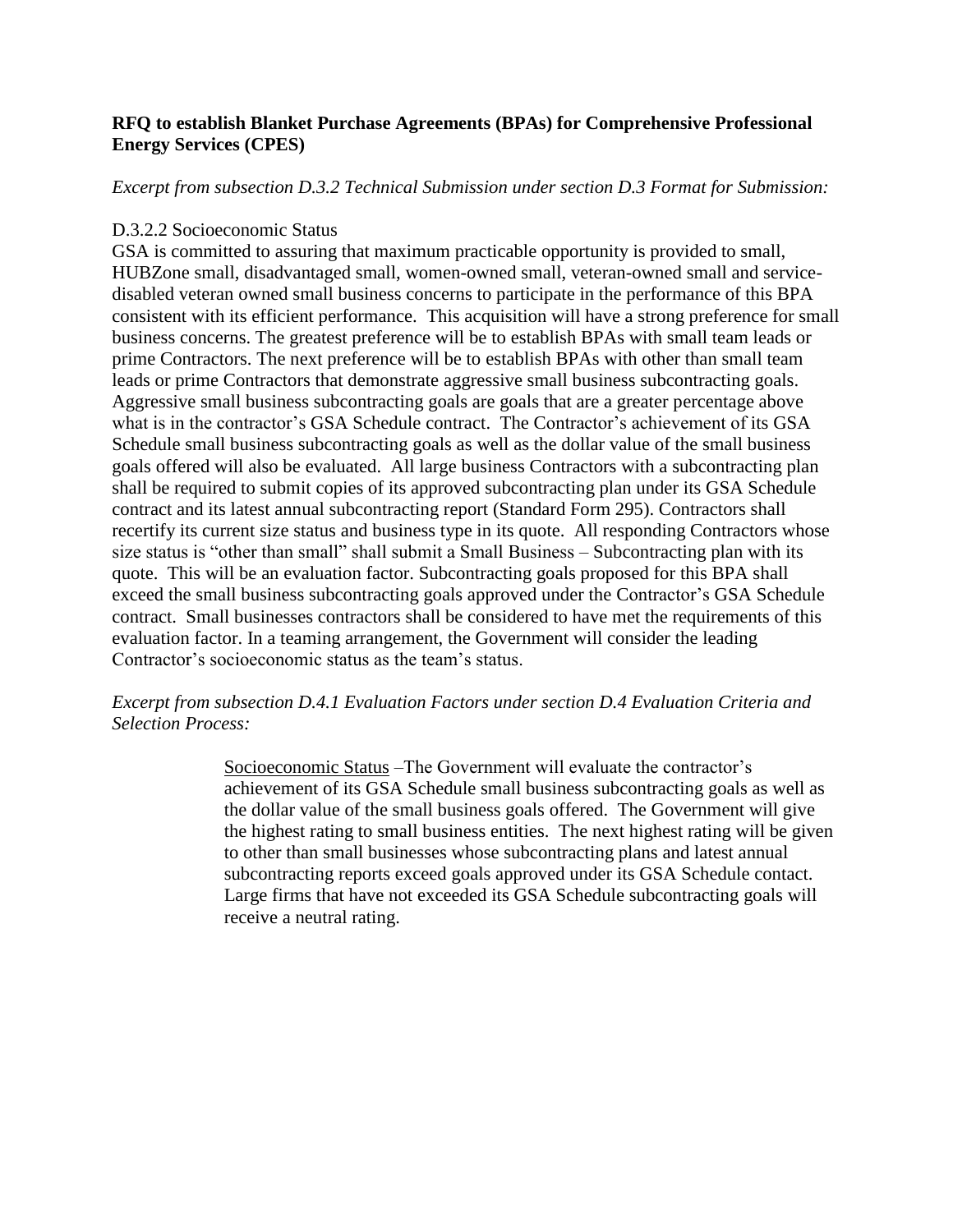# **RFQ to establish Blanket Purchase Agreements (BPAs) for Federal Strategic Sourcing Initiative (FSSI) - Office Supplies (First Generation)**

*Excerpt from subsection D.3.2 Technical Submission under section D.3 Format for Technical Submission:*

## D.3.2.2 Socio-economic Status

The NAICS code is 453210 and the small business size standard is 500 employees. Contractor shall state its size status (if a team or consortium, if it represents small businesses only). Although large businesses will also be considered, it is the policy of the Federal Government to encourage the full participation of small businesses in the procurement process. In order to maximize small business participation, GSA is seeking qualified small businesses, including consortiums and contractor teaming arrangements.

*Excerpt from subsection D.4.1 Evaluation Factors under section D.4 Evaluation Criteria and Selection Process:*

## D.4.1.1-2 Socio-Economic Status

It is the policy of the Government to encourage the full participation of small businesses in the procurement process. Quotes from small business contractors will receive the maximum for this evaluation factor. There will be a strong preference for small business participation. Achievement of agency socio-economic objectives is designated as a source selection factor, which, when combined with price and other factors, may make the offer of a small business the best value.

Large business will receive a neutral rating for this evaluation factor.

# *Excerpt from section D.5 Selection and Award:*

D.5.1 A strong preference for small business participation is sought for this procurement. Achievement of socio-economic objectives will be designated as a source selection factor, which when combined with price and other non-price is significantly more important. This result in the best value quotes being those from small business contractors.

Quotes from small business contractors will receive the maximum for the socio-economic evaluation factor. Large business will receive a neutral rating for this evaluation factor.

Within the technical factor, socioeconomic status is more important than the technical and management approach, past performance, and capability and capacity.

The technical factor is more important than the price factor.